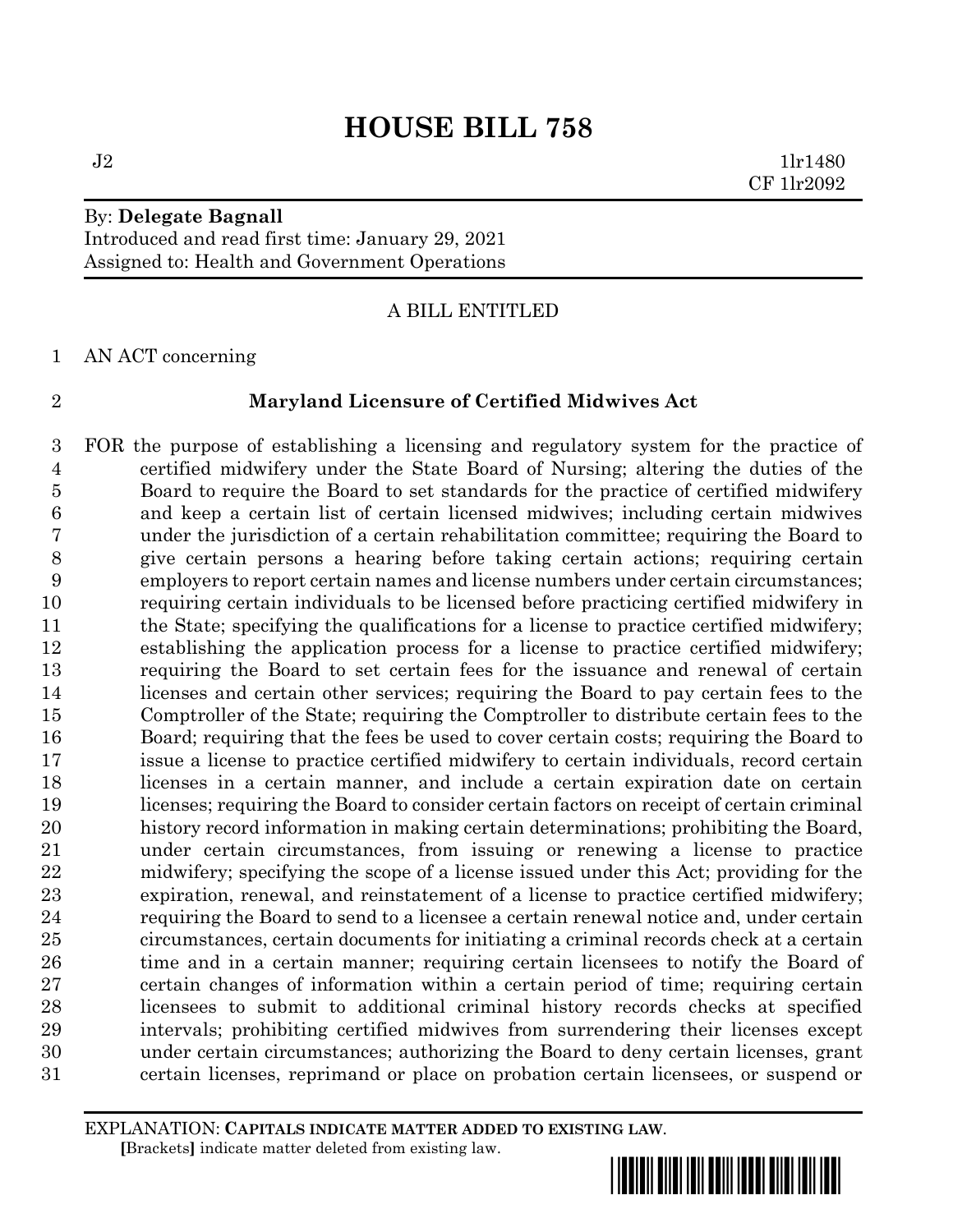revoke certain licenses under certain circumstances, subject to certain hearing provisions; authorizing the Board to impose certain penalties; prohibiting certain individuals from making certain representations or using certain abbreviations or designations unless authorized to practice certified midwifery in the State; prohibiting certain licensees from advertising in a certain manner; requiring certified midwives to report certain actions or conditions of certain licensees or certificate holders to the Board under certain circumstances; authorizing certain persons aggrieved by certain Board decisions to petition for certain judicial review; prohibiting certain Board action from being stayed under certain circumstances; establishing a certain short title; prohibiting a certain individual from practicing as a certified midwife unless licensed by the Board; authorizing the State or the Board to maintain certain action to enjoin certain conduct; providing that a violation of certain provisions of law is a misdemeanor and subject to certain penalties under certain circumstances; defining certain terms; altering certain definitions; and generally relating to the licensing and regulation of certified midwives.

- BY repealing and reenacting, with amendments,
- Article Health Occupations
- 18 Section 8–205(a)(2) and (10)(ix) and (x), 8–208(a), (j)(1) and (4), and (m)(3) and (4),
- 8–317(a), 8–504, 8–701(e–1), (f), and (g), 8–708(a), and 8–710(a)
- Annotated Code of Maryland
- (2014 Replacement Volume and 2020 Supplement)
- BY adding to
- Article Health Occupations
- 24 Section 8–205(a)(10)(x); 8–6D–01 through 8–6D–14 to be under the new subtitle "Subtitle 6D. Licensed Certified Midwives"; and 8–701(g)
- Annotated Code of Maryland
- (2014 Replacement Volume and 2020 Supplement)
- BY repealing and reenacting, without amendments,
- Article Health Occupations
- Section 8–208(b)(1)
- Annotated Code of Maryland
- (2014 Replacement Volume and 2020 Supplement)

## SECTION 1. BE IT ENACTED BY THE GENERAL ASSEMBLY OF MARYLAND, That the Laws of Maryland read as follows:

## **Article – Health Occupations**

8–205.

 (a) In addition to the powers and duties set forth elsewhere in this title, the Board has the following powers and duties: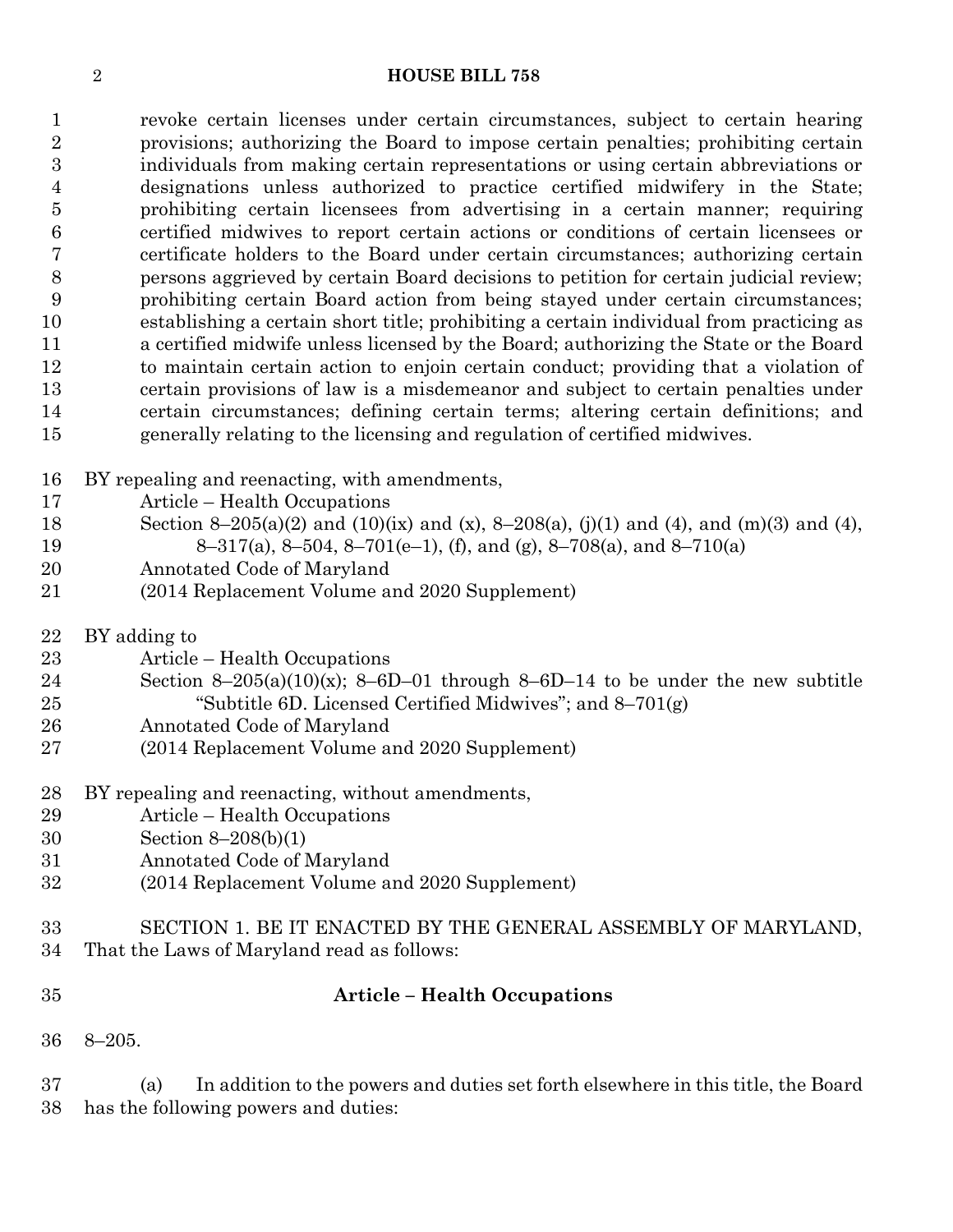## **HOUSE BILL 758** 3

| $\mathbf 1$<br>$\overline{2}$<br>$\boldsymbol{3}$<br>4 | To set standards for the practice of registered nursing, advanced<br>(2)<br>practice registered nursing, licensed practical nursing, certified nursing assistants,<br>certified medication technicians, electrology, [and] direct-entry midwifery, AND<br><b>CERTIFIED MIDWIFERY;</b>                                                                                       |
|--------------------------------------------------------|-----------------------------------------------------------------------------------------------------------------------------------------------------------------------------------------------------------------------------------------------------------------------------------------------------------------------------------------------------------------------------|
| $\overline{5}$<br>6                                    | To keep separate lists, which lists are open to reasonable public<br>(10)<br>inspection, of all:                                                                                                                                                                                                                                                                            |
| 7                                                      | Direct-entry midwives licensed under this title; [and]<br>(ix)                                                                                                                                                                                                                                                                                                              |
| 8                                                      | (X)<br>CERTIFIED MIDWIVES LICENSED UNDER THIS TITLE; AND                                                                                                                                                                                                                                                                                                                    |
| 9<br>10                                                | $[(x)]$ (XI)<br>Other licensees with a nursing specialty that is certified<br>under this title;                                                                                                                                                                                                                                                                             |
| 11                                                     | $8 - 208.$                                                                                                                                                                                                                                                                                                                                                                  |
| 12                                                     | (a)<br>In this section the following words have the meanings indicated.<br>(1)                                                                                                                                                                                                                                                                                              |
| 13<br>14<br>15<br>16<br>17                             | "Applicant" means an individual who has submitted an application to<br>(2)<br>the Board to be licensed as a registered nurse, licensed practical nurse, electrologist, [or]<br>licensed direct-entry midwife, OR LICENSED CERTIFIED MIDWIFE or to be certified as an<br>advanced practice registered nurse, a nursing assistant, or medication technician in this<br>State. |
| 18<br>19<br>20<br>21                                   | (3)<br>"Participant" means a registered nurse, an advanced practice<br>registered nurse, a licensed practical nurse, a nursing assistant, a medication technician,<br>an electrologist, a licensed direct-entry midwife, A LICENSED CERTIFIED MIDWIFE, or an<br>applicant enrolled in the safe practice program.                                                            |
| 22                                                     | "Program" means the safe practice program.<br>(4)                                                                                                                                                                                                                                                                                                                           |
| 23<br>24<br>25                                         | "Substance use disorder" means a disorder that occurs when an<br>(5)<br>individual exhibits a pattern of behaviors ranging from the misuse of, dependence on, or<br>addiction to drugs, alcohol, or other chemicals.                                                                                                                                                        |
| 26                                                     | There is a Safe Practice Committee in the Board.<br>(b)<br>(1)                                                                                                                                                                                                                                                                                                              |
| $27\,$<br>28                                           | (i)<br>In addition to the powers set forth elsewhere in this subtitle, the Committee<br>may:                                                                                                                                                                                                                                                                                |
| 29<br>30<br>$31\,$<br>$32\,$                           | Evaluate those registered nurses, advanced practice registered nurses,<br>(1)<br>licensed practical nurses, nursing assistants, medication technicians, electrologists,<br>licensed direct-entry midwives, LICENSED CERTIFIED MIDWIVES, or applicants who<br>request participation in the program according to the guidelines prescribed by the Board                       |

and consider the recommendations for admission into the program;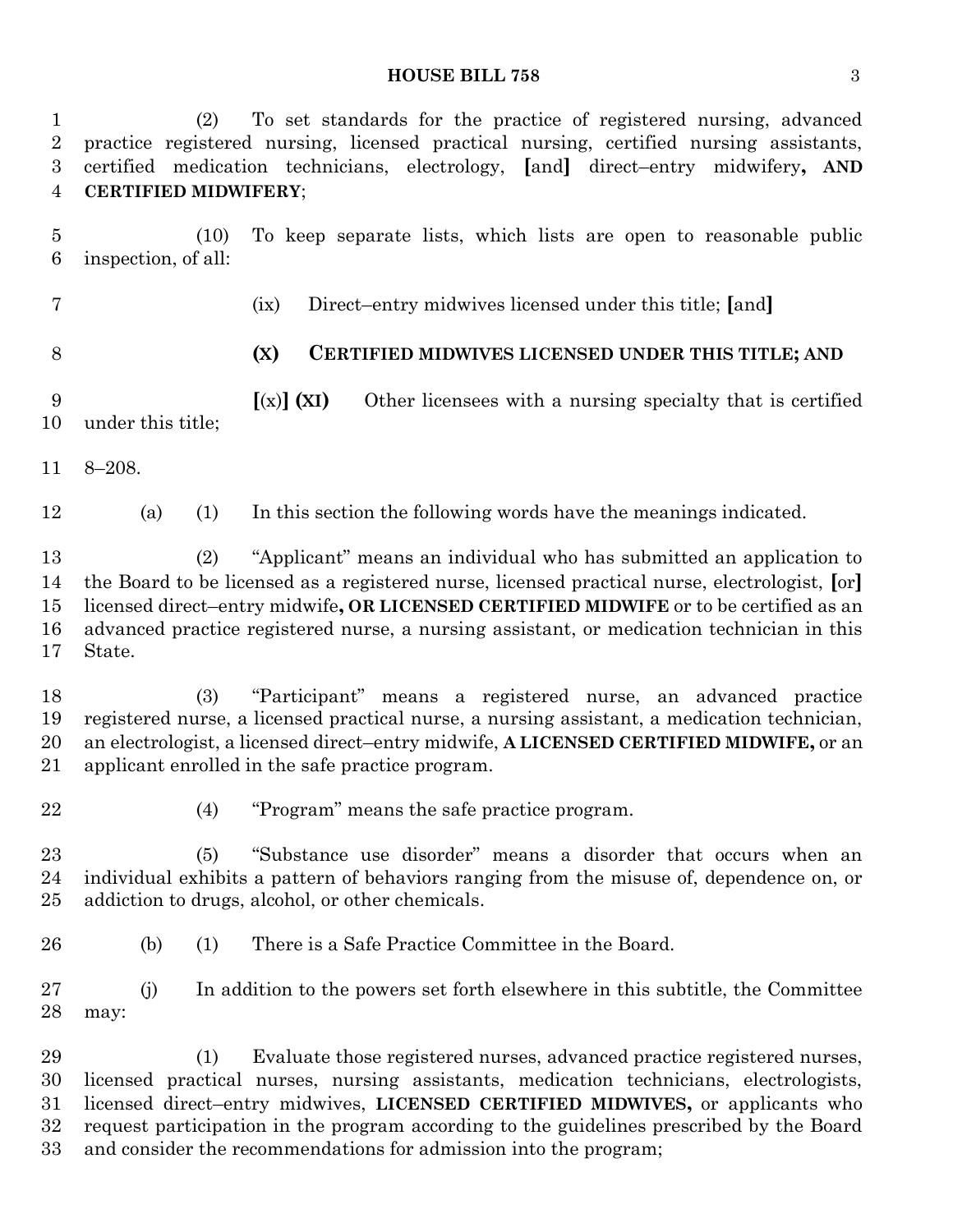(4) Have meetings as necessary to consider the requests of registered nurses, advanced practice registered nurses, licensed practical nurses, nursing assistants, medication technicians, electrologists, licensed direct–entry midwives, **LICENSED CERTIFIED MIDWIVES,** or applicants to participate in the program, and consider reports regarding participants.

 (m) (3) (i) The Committee shall report to the Board the name and license number of a registered nurse, licensed practical nurse, electrologist, **[**or**]** licensed direct–entry midwife, **OR LICENSED CERTIFIED MIDWIFE,** the name and certificate number of an advanced practice registered nurse, a nursing assistant, or medication technician, or the name of an applicant who is expelled from the program for failure to comply with the conditions of a plan or agreement.

 (ii) The program shall transfer to the Board all records of any participant expelled from the program.

(4) If a participant is expelled from the program, the Board may:

 (i) Initiate disciplinary action in accordance with the provisions of §§ 8–316 and 8–317, §§ 8–6A–10 and 8–6A–10.1, §§ 8–6B–18 and 8–6B–19, **[**or §§ 8–6C–20 and 8–6C–20.1**] § 8–6C–20, OR § 8–6D–10** of this title; and

 (ii) Summarily suspend the license or certificate of any licensee or certificate holder in accordance with Title 10, Subtitle 2 of the State Government Article.

8–317.

 (a) Except as otherwise provided in the Administrative Procedure Act, before the Board takes any action under § 8–312 or § 8–316 of this subtitle or § 8–404 **[**or**],** § 8–6C–20**, OR § 8–6D–10** of this title, it shall give the person against whom the action is contemplated an opportunity for a hearing before the Board.

- 8–504.
- (a) (1) In this section, "employer" means:
- 27 (i) A public employer;
- (ii) A private employer; or
- 29 (iii) An employment agency.

 (2) "Employer" does not include a private employer who employs a licensee for personal or family use.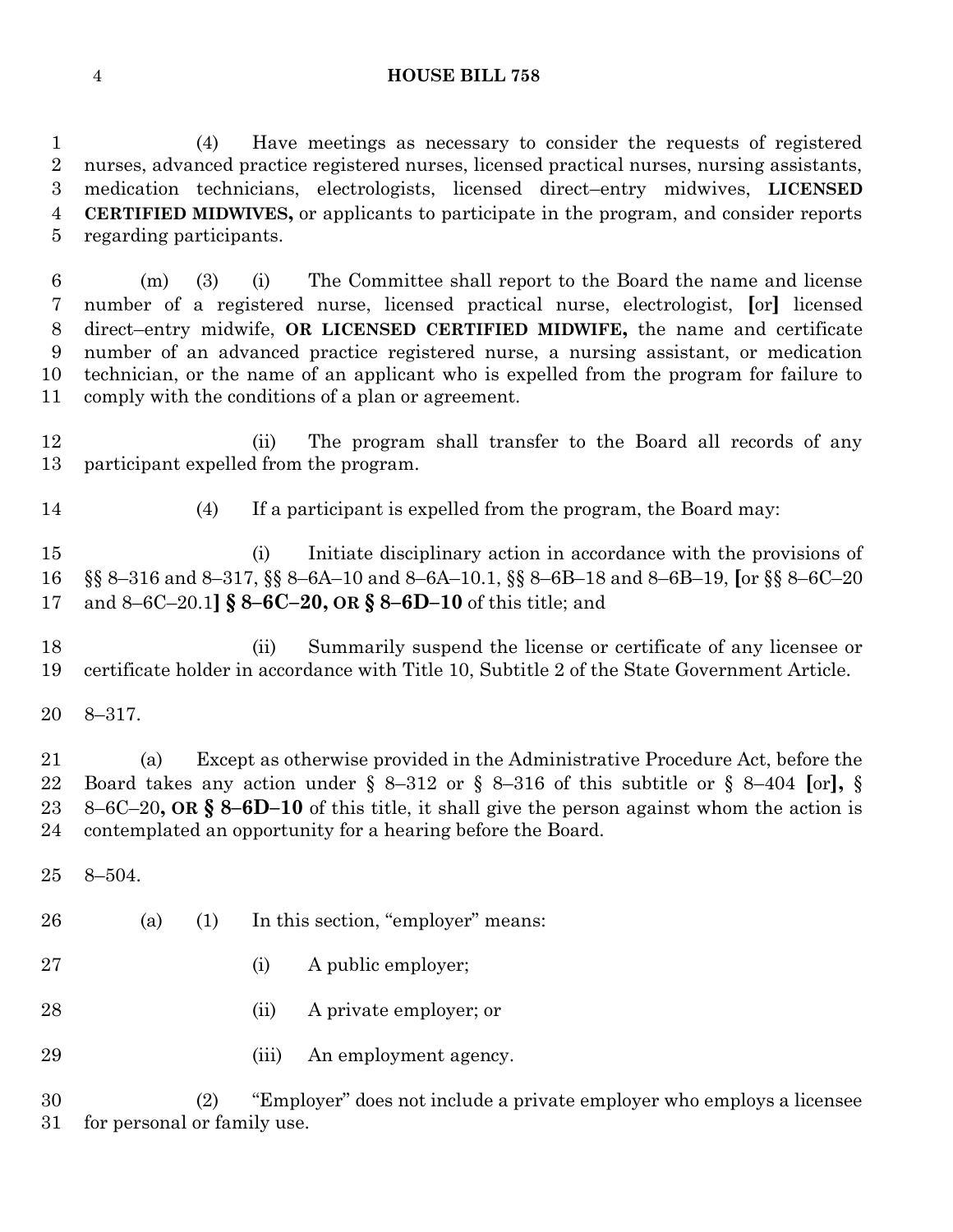#### **HOUSE BILL 758** 5

 (b) On the request of the Board, an employer shall report the name and license number of each licensee employed or placed to practice registered nursing **[**or**],** licensed practical nursing**, OR CERTIFIED MIDWIFERY**.

**SUBTITLE 6D. LICENSED CERTIFIED MIDWIVES.**

**8–6D–01.**

 **(A) IN THIS SUBTITLE THE FOLLOWING WORDS HAVE THE MEANINGS INDICATED.**

 **(B) "ACME" MEANS THE ACCREDITATION COMMISSION FOR MIDWIFERY EDUCATION, OR A SUCCESSOR ORGANIZATION THAT IS AN ACCREDITING AGENCY FOR MIDWIFERY EDUCATION PROGRAMS AND INSTITUTIONS AND IS APPROVED BY THE UNITED STATES DEPARTMENT OF EDUCATION.**

 **(C) "AMCB" MEANS THE AMERICAN MIDWIFERY CERTIFICATION BOARD, OR A SUCCESSOR ORGANIZATION THAT IS A CERTIFYING AGENCY FOR MIDWIFERY EDUCATION PROGRAMS AND IS APPROVED BY THE NATIONAL COMMISSION FOR CERTIFYING AGENCIES.**

 **(D) "APPLICANT" MEANS AN INDIVIDUAL WHO HAS SUBMITTED AN APPLICATION TO THE BOARD TO BE LICENSED AS A CERTIFIED MIDWIFE.**

**(E) "BOARD" MEANS THE STATE BOARD OF NURSING.**

 **(F) "LICENSE" MEANS, UNLESS THE CONTEXT REQUIRES OTHERWISE, A LICENSE ISSUED BY THE BOARD TO PRACTICE CERTIFIED MIDWIFERY.**

 **(G) (1) "LICENSED CERTIFIED MIDWIFE" MEANS AN INDIVIDUAL WHO HAS BEEN ISSUED A LICENSE BY THE BOARD UNDER THIS SUBTITLE TO PRACTICE CERTIFIED MIDWIFERY.**

 **(2) "LICENSED CERTIFIED MIDWIFE" DOES NOT INCLUDE A LICENSED DIRECT–ENTRY MIDWIFE OR A LICENSED NURSE CERTIFIED AS A NURSE–MIDWIFE UNDER THIS TITLE.**

 **(H) (1) "PRACTICE CERTIFIED MIDWIFERY" MEANS THE MANAGEMENT AND CARE OF ESSENTIALLY NORMAL NEWBORNS AND OF ESSENTIALLY NORMAL WOMEN ANTEPARTALLY, INTRAPARTALLY, AND POSTPARTALLY.**

**(2) "PRACTICE CERTIFIED MIDWIFERY" INCLUDES:**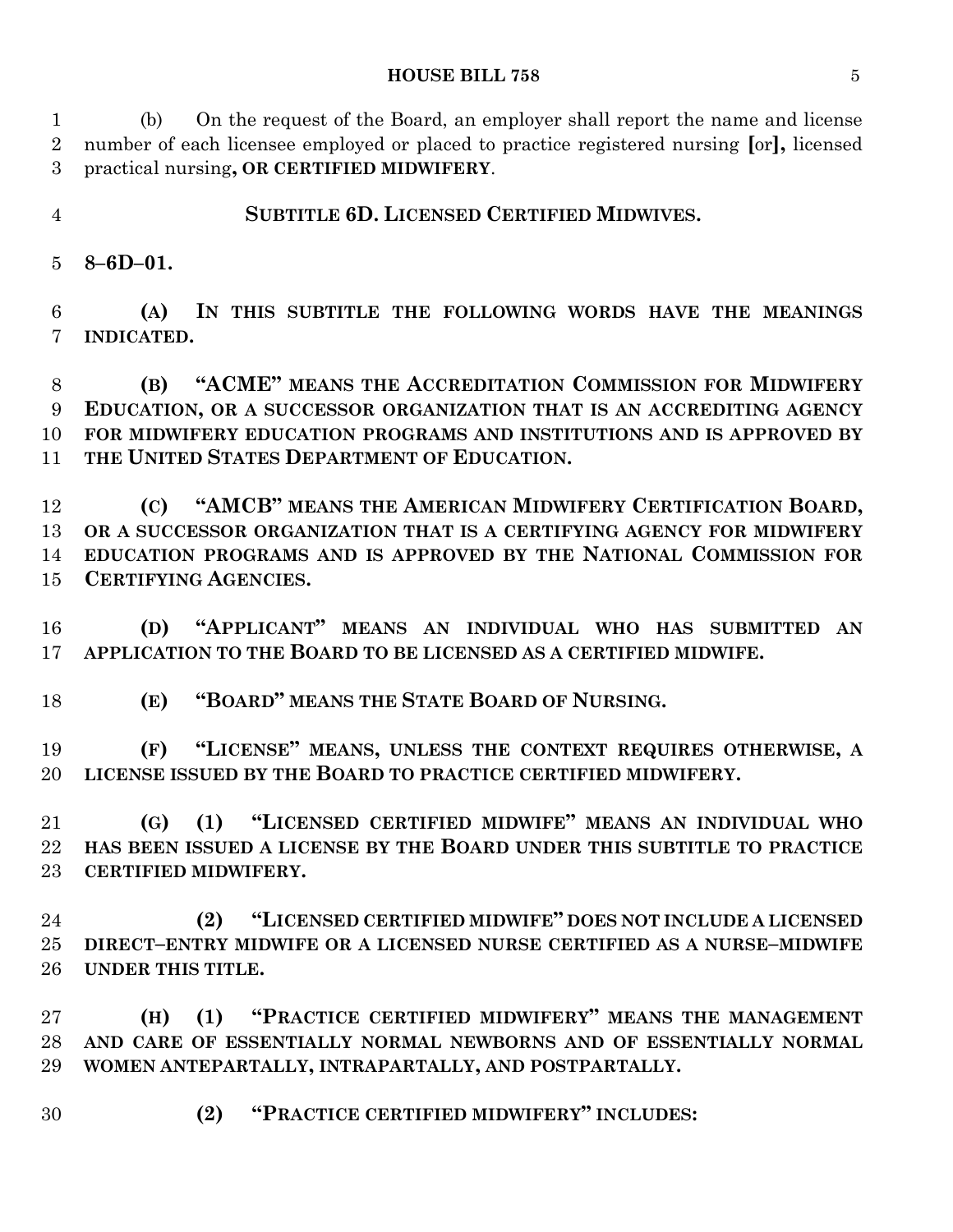|                                  | $6\phantom{.}6$<br><b>HOUSE BILL 758</b>                                                                                                                                                                                                     |
|----------------------------------|----------------------------------------------------------------------------------------------------------------------------------------------------------------------------------------------------------------------------------------------|
| $\mathbf{1}$<br>$\overline{2}$   | (I)<br>FAMILY PLANNING AND WELL WOMAN REPRODUCTIVE<br>CARE;                                                                                                                                                                                  |
| $\overline{3}$<br>$\overline{4}$ | THE PRESCRIBING OF SUBSTANCES COMMONLY USED IN<br>(II)<br>THE PRACTICE OF MIDWIFERY;                                                                                                                                                         |
| $\overline{5}$<br>6<br>7         | (III) THE PRESCRIBING OF SCHEDULE II, SCHEDULE III,<br>SCHEDULE IV, AND SCHEDULE V CONTROLLED DANGEROUS SUBSTANCES<br>COMMONLY USED IN THE PRACTICE OF MIDWIFERY; AND                                                                        |
| 8<br>9<br>10                     | THE DISPENSING OF THE SUBSTANCES PRESCRIBED IN<br>(IV)<br>ACCORDANCE WITH THE PROVISIONS OF ITEMS (II) AND (III) OF THIS PARAGRAPH IN<br>THE COURSE OF TREATING A PATIENT AT:                                                                |
| 11<br>12                         | A MEDICAL FACILITY OR CLINIC THAT IS OPERATED<br>1.<br>ON A NONPROFIT BASIS;                                                                                                                                                                 |
| 13<br>14                         | 2.<br>A HEALTH CENTER THAT OPERATES ON A CAMPUS OF<br>AN INSTITUTION OF HIGHER EDUCATION; OR                                                                                                                                                 |
| 15<br>16<br>17                   | A PUBLIC HEALTH FACILITY, A MEDICAL FACILITY<br>3.<br>UNDER CONTRACT WITH A STATE OR LOCAL HEALTH DEPARTMENT, OR A FACILITY<br>FUNDED WITH PUBLIC FUNDS.                                                                                     |
| 18                               | $8 - 6D - 02.$                                                                                                                                                                                                                               |
| 19<br>20<br>21                   | EXCEPT AS OTHERWISE PROVIDED IN THIS SUBTITLE, AN INDIVIDUAL<br>(A)<br>SHALL BE LICENSED BY THE BOARD BEFORE THE INDIVIDUAL MAY PRACTICE<br>CERTIFIED MIDWIFERY IN THE STATE.                                                                |
| 22                               | (B)<br>THIS SECTION DOES NOT APPLY TO:                                                                                                                                                                                                       |
| 23                               | (1)<br>AN INDIVIDUAL WHO ASSISTS AT A BIRTH IN AN EMERGENCY;                                                                                                                                                                                 |
| 24<br>25<br>26                   | (2)<br>AN INDIVIDUAL WHO IS LICENSED AS A HEALTH CARE<br>PRACTITIONER WHOSE SCOPE OF PRACTICE ALLOWS THE INDIVIDUAL TO PRACTICE<br><b>CERTIFIED MIDWIFERY; OR</b>                                                                            |
| 27<br>28<br>29<br>30             | (3)<br>A STUDENT WHO IS PRACTICING CERTIFIED MIDWIFERY WHILE<br>ENGAGED IN AN APPROVED CLINICAL MIDWIFERY EDUCATION EXPERIENCE UNDER<br>THE SUPERVISION OF A LICENSED CERTIFIED MIDWIFE OR A LICENSED NURSE<br>CERTIFIED AS A NURSE-MIDWIFE. |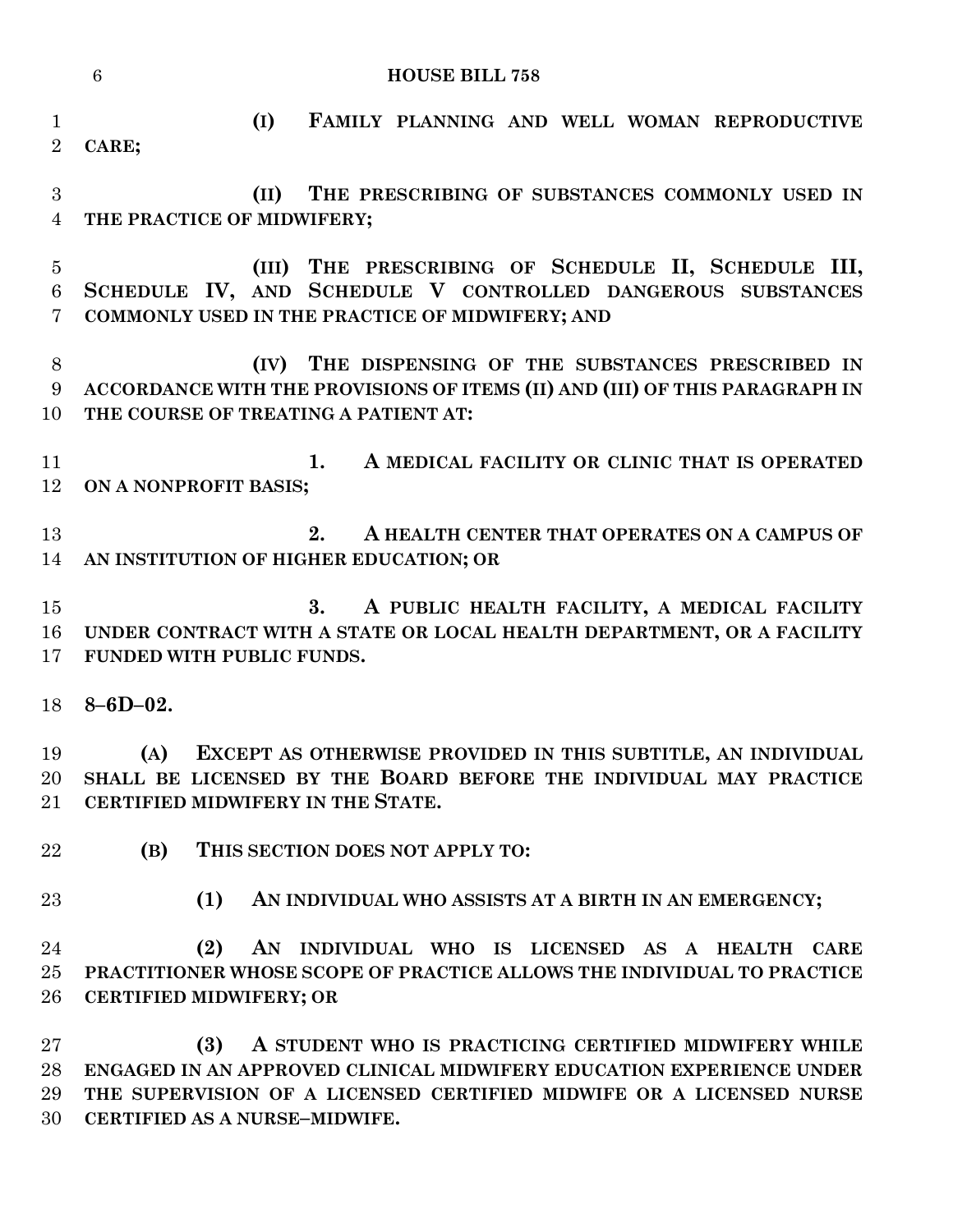**8–6D–03.**

 **(A) IN ADDITION TO THE CERTIFICATION AND EDUCATION REQUIREMENTS UNDER SUBSECTION (B) OF THIS SECTION, TO QUALIFY FOR A LICENSE, AN APPLICANT MUST:**

**(1) BE OF GOOD MORAL CHARACTER; AND**

 **(2) SUBMIT TO A CRIMINAL HISTORY RECORDS CHECK IN ACCORDANCE WITH § 8–303 OF THIS TITLE.**

**(B) AN APPLICANT MUST:**

 **(1) HOLD A CURRENT, VALID CERTIFICATION AS A CERTIFIED MIDWIFE FROM AMCB;** 

 **(2) HAVE GRADUATED FROM A GRADUATE–LEVEL ACCREDITED PROGRAM FOR MIDWIFERY EDUCATION APPROVED BY ACME;**

**(3) HAVE COMPLETED COURSEWORK IN HEALTH AND SCIENCES:**

 **(I) BEFORE COMMENCING A MIDWIFERY PROGRAM DESCRIBED IN ITEM (2) OF THIS SUBSECTION; OR**

 **(II) AS PART OF A MIDWIFERY PROGRAM DESCRIBED IN ITEM (2) OF THIS SUBSECTION; AND**

**(4) HAVE PASSED AN EXAMINATION APPROVED BY AMCB.**

**8–6D–04.**

**TO APPLY FOR A LICENSE, AN APPLICANT SHALL:**

 **(1) SUBMIT TO A CRIMINAL HISTORY RECORDS CHECK IN ACCORDANCE WITH § 8–303 OF THIS TITLE;**

**(2) SUBMIT TO THE BOARD:**

 **(I) AN APPLICATION ON THE FORM THAT THE BOARD REQUIRES, INCLUDING A CURRENT ADDRESS;**

 **(II) WRITTEN, VERIFIED EVIDENCE THAT THE REQUIREMENT OF ITEM (1) OF THIS SECTION IS BEING OR HAS BEEN MET; AND**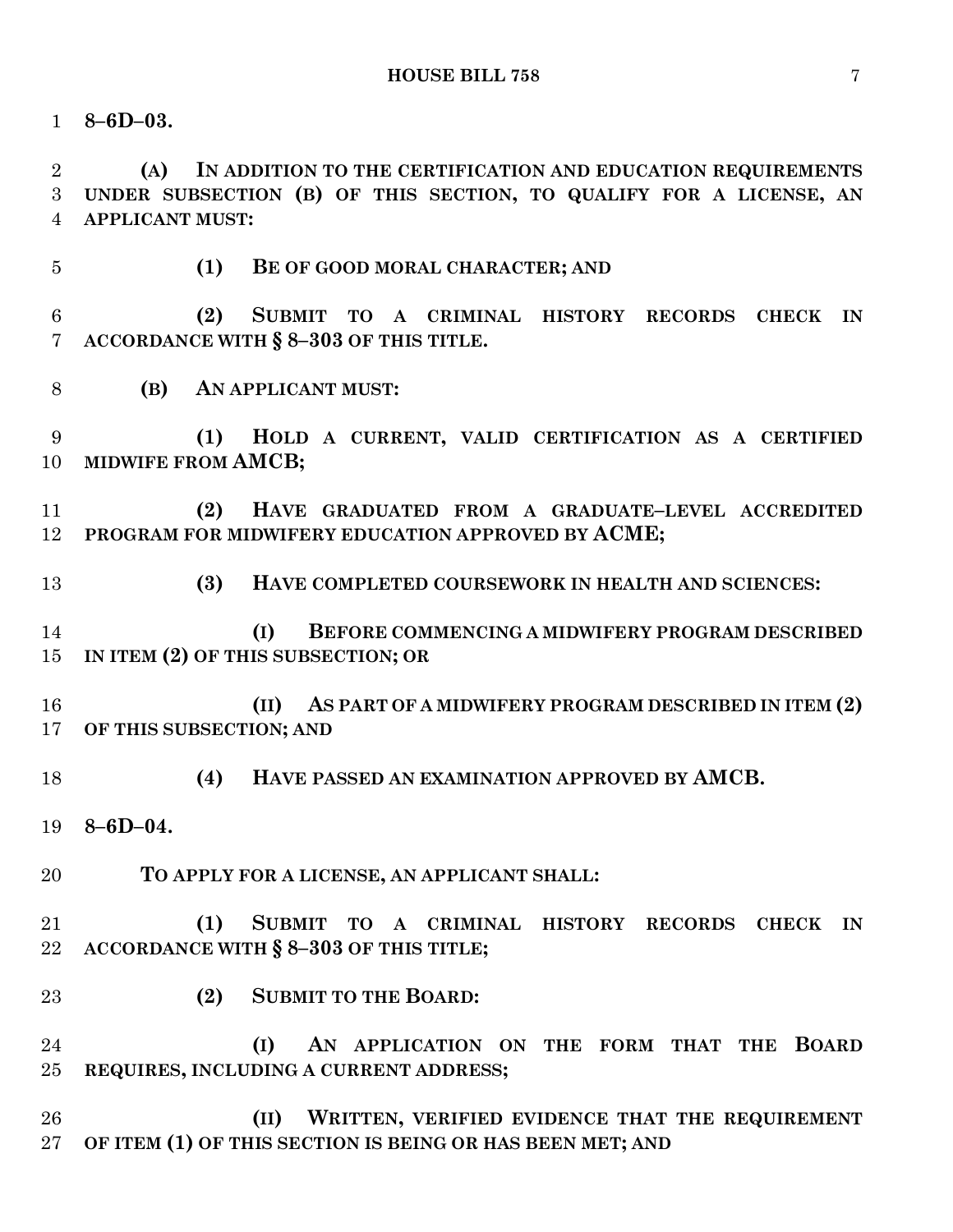**(III) WRITTEN, VERIFIED EVIDENCE OF SATISFYING THE REQUIREMENTS IN § 8–6D–03(B) OF THIS SUBTITLE; AND**

 **(3) PAY TO THE BOARD A FEE SET BY THE BOARD AS REQUIRED IN § 8–6D–05 OF THIS SUBTITLE.**

**8–6D–05.**

 **(A) THE BOARD SHALL SET REASONABLE FEES FOR THE ISSUANCE AND RENEWAL OF LICENSES AND OTHER SERVICES IT PROVIDES TO LICENSED CERTIFIED MIDWIVES THAT ARE EQUIVALENT TO:**

 **(1) INITIAL AND RENEWAL LICENSURE FEES FOR A REGISTERED NURSE; AND**

 **(2) INITIAL AND RENEWAL CERTIFICATION FEES FOR A LICENSED NURSE CERTIFIED AS A NURSE–MIDWIFE.**

 **(B) (1) THE BOARD SHALL PAY ALL FEES COLLECTED UNDER THIS SUBTITLE TO THE COMPTROLLER.**

 **(2) THE COMPTROLLER SHALL DISTRIBUTE ALL FEES TO THE BOARD.**

 **(C) THE FEES COLLECTED UNDER THIS SECTION SHALL BE USED TO COVER THE ACTUAL DOCUMENTED DIRECT AND INDIRECT COSTS OF FULFILLING THE STATUTORY AND REGULATORY DUTIES OF THE BOARD AS PROVIDED BY THIS SUBTITLE.**

**8–6D–06.**

 **(A) SUBJECT TO SUBSECTION (C) OF THIS SECTION, THE BOARD SHALL ISSUE A LICENSE TO ANY APPLICANT WHO MEETS THE REQUIREMENTS OF THIS SUBTITLE.**

**(B) (1) THE BOARD SHALL:**

 **(I) ISSUE EACH NEW LICENSEE A LICENSE NUMBER THAT INDICATES THAT THE INITIAL LICENSE WAS ISSUED BY THE BOARD; AND** 

 **(II) ELECTRONICALLY RECORD EACH LICENSE IN THE BOARD'S DATABASE AND ON THE BOARD'S WEBSITE.**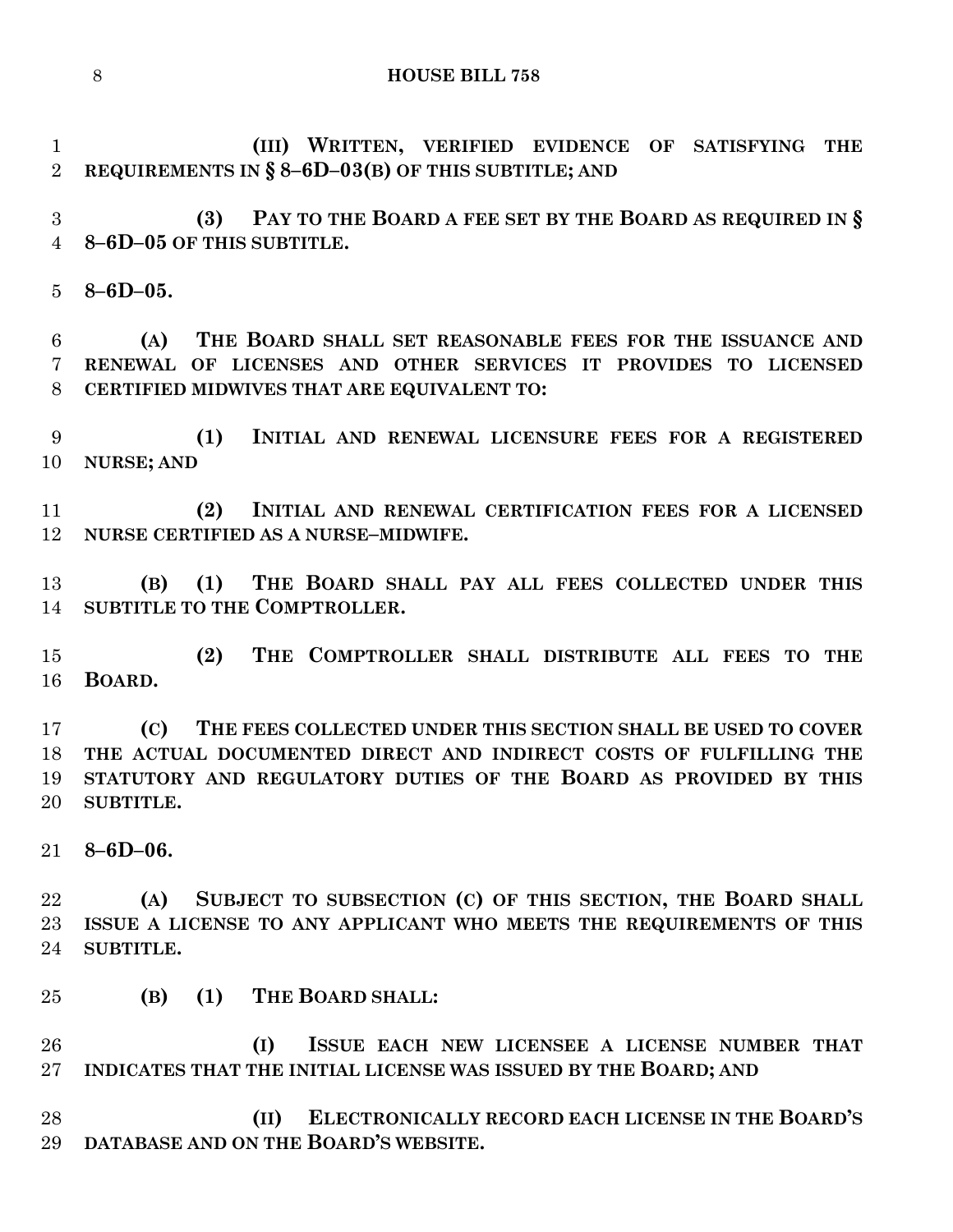**HOUSE BILL 758** 9

| $\mathbf{1}$                          | (2)<br>EACH LICENSE SHALL INCLUDE AN EXPIRATION DATE.                                                                                                                                                                   |
|---------------------------------------|-------------------------------------------------------------------------------------------------------------------------------------------------------------------------------------------------------------------------|
| $\overline{2}$<br>3<br>$\overline{4}$ | (1)<br>ON RECEIPT OF THE CRIMINAL HISTORY RECORDS INFORMATION<br>(C)<br>OF AN APPLICANT FOR LICENSURE IN ACCORDANCE WITH § 8-303 OF THIS TITLE, IN<br>DETERMINING WHETHER TO GRANT A LICENSE, THE BOARD SHALL CONSIDER: |
| $\overline{5}$                        | (I)<br>THE AGE AT WHICH THE CRIME WAS COMMITTED;                                                                                                                                                                        |
| $6\phantom{.}6$                       | (II)<br>THE CIRCUMSTANCES SURROUNDING THE CRIME;                                                                                                                                                                        |
| 7                                     | (III)<br>THE LENGTH OF TIME THAT HAS PASSED SINCE THE CRIME;                                                                                                                                                            |
| 8                                     | <b>SUBSEQUENT WORK HISTORY;</b><br>(IV)                                                                                                                                                                                 |
| 9                                     | (V)<br>EMPLOYMENT AND CHARACTER REFERENCES; AND                                                                                                                                                                         |
| 10<br>11                              | OTHER EVIDENCE THAT DEMONSTRATES WHETHER THE<br>(VI)<br>APPLICANT POSES A THREAT TO THE PUBLIC HEALTH OR SAFETY.                                                                                                        |
| 12                                    | THE BOARD MAY NOT ISSUE A LICENSE IF THE CRIMINAL HISTORY<br>(2)                                                                                                                                                        |
| 13<br>14                              | RECORDS INFORMATION REQUIRED UNDER § 8-303 OF THIS TITLE HAS NOT BEEN<br>RECEIVED.                                                                                                                                      |
| 15 <sup>15</sup>                      | $8 - 6D - 07$ .                                                                                                                                                                                                         |
| 16<br>$17 \,$                         | A LICENSE ISSUED UNDER THIS SUBTITLE AUTHORIZES THE LICENSEE TO<br>PRACTICE CERTIFIED MIDWIFERY WHILE THE LICENSE IS ACTIVE.                                                                                            |
|                                       | $18 \quad 8 - 6D - 08.$                                                                                                                                                                                                 |
| 19<br>$20\,$                          | A LICENSE EXPIRES ON A DATE SET BY THE BOARD, UNLESS THE<br>(A)<br>LICENSE IS RENEWED FOR AN ADDITIONAL TERM AS PROVIDED IN THIS SECTION.                                                                               |
| 21                                    | (B)<br>A LICENSE MAY NOT BE RENEWED FOR A TERM LONGER THAN 2 YEARS.                                                                                                                                                     |
| 22<br>$23\,$                          | (C) (1) AT LEAST 3 MONTHS BEFORE A LICENSE EXPIRES, THE BOARD<br>SHALL SEND TO THE LICENSEE A RENEWAL NOTICE BY:                                                                                                        |
| 24<br>$25\,$                          | (I)<br>FIRST-CLASS MAIL TO THE LAST KNOWN MAILING ADDRESS<br>OF THE LICENSEE; OR                                                                                                                                        |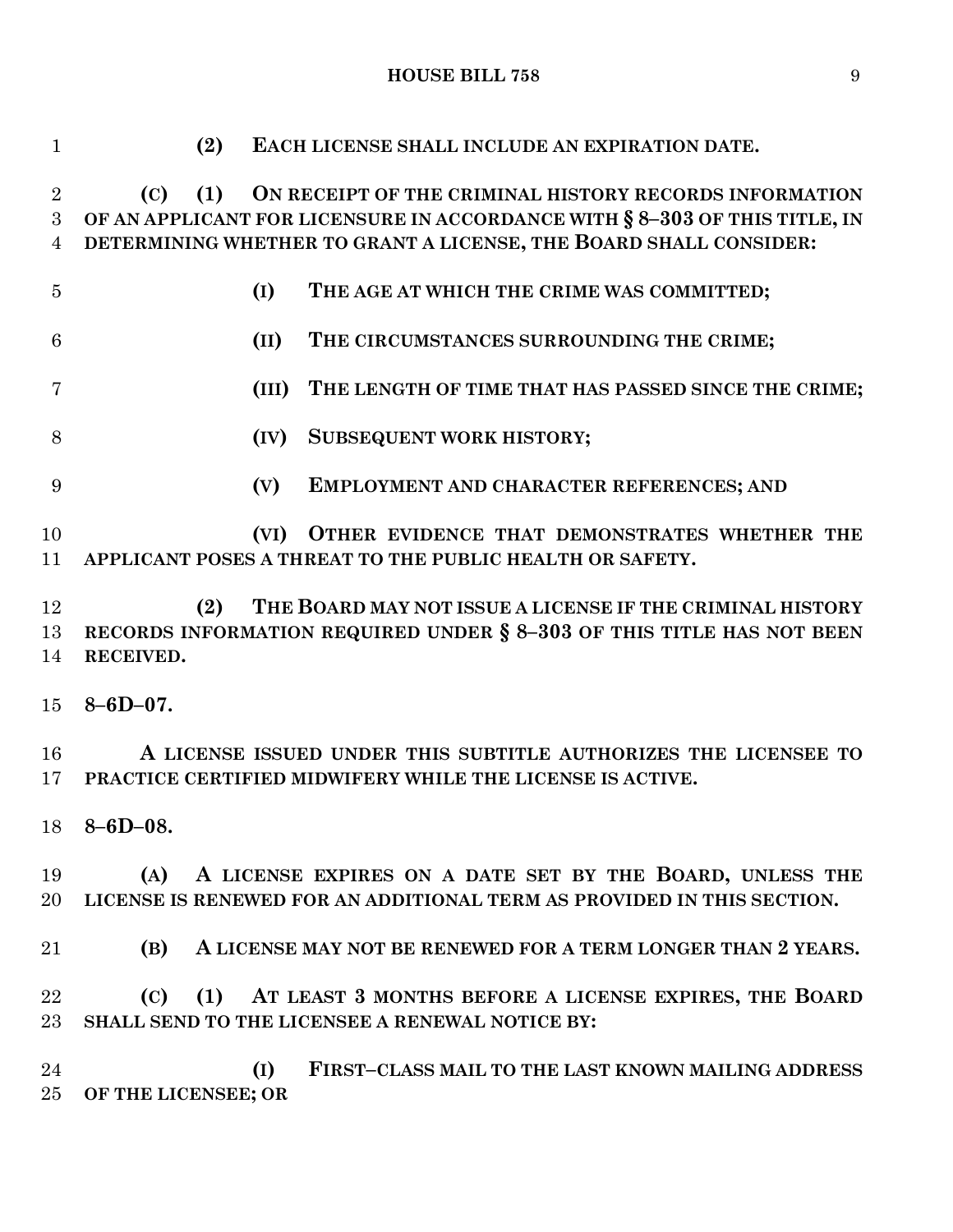|                                        | 10<br><b>HOUSE BILL 758</b>                                                                                                                                                                                                                              |
|----------------------------------------|----------------------------------------------------------------------------------------------------------------------------------------------------------------------------------------------------------------------------------------------------------|
| $\mathbf{1}$<br>$\overline{2}$         | (II)<br>ELECTRONIC MEANS TO THE LAST KNOWN E-MAIL ADDRESS<br>OF THE LICENSEE.                                                                                                                                                                            |
| 3                                      | (2)<br>A RENEWAL NOTICE SHALL STATE:                                                                                                                                                                                                                     |
| $\overline{4}$                         | (I)<br>THE DATE ON WHICH THE CURRENT LICENSE EXPIRES;                                                                                                                                                                                                    |
| $\overline{5}$<br>$6\phantom{.}6$<br>7 | THE DATE BY WHICH THE RENEWAL APPLICATION MUST BE<br>(II)<br>RECEIVED BY THE BOARD FOR THE RENEWAL TO BE ISSUED AND MAILED BEFORE<br>THE LICENSE EXPIRES; AND                                                                                            |
| 8                                      | (III) THE AMOUNT OF THE RENEWAL FEE.                                                                                                                                                                                                                     |
| 9<br>10<br>11<br>12                    | (3)<br>IF A LICENSEE IS REQUIRED TO HAVE A CRIMINAL HISTORY<br>RECORDS CHECK BEFORE A LICENSE MAY BE RENEWED, THE BOARD SHALL SEND<br>THE LICENSEE THE DOCUMENTS NECESSARY FOR INITIATING THE CRIMINAL<br>HISTORY RECORDS CHECK WITH THE RENEWAL NOTICE. |
| 13<br>14<br>15                         | EXCEPT AS OTHERWISE PROVIDED IN THIS SUBTITLE, BEFORE A<br>(D)<br>LICENSE EXPIRES, THE LICENSEE PERIODICALLY MAY RENEW IT FOR AN<br>ADDITIONAL TERM IF THE LICENSEE:                                                                                     |
| 16                                     | (1)<br>OTHERWISE IS ENTITLED TO BE LICENSED;                                                                                                                                                                                                             |
| 17<br>18                               | PAYS TO THE BOARD A RENEWAL FEE SET BY THE BOARD AS<br>(2)<br>REQUIRED BY § 8-6D-05 OF THIS SUBTITLE; AND                                                                                                                                                |
| 19                                     | (3)<br>SUBMITS TO THE BOARD, BY PAPER OR ELECTRONIC SUBMISSION:                                                                                                                                                                                          |
| 20<br>21                               | (I)<br>A RENEWAL APPLICATION ON THE FORM THAT THE BOARD<br><b>REQUIRES; AND</b>                                                                                                                                                                          |
| 22<br>23                               | SATISFACTORY EVIDENCE OF CURRENT CERTIFICATION AS<br>(II)<br>A CERTIFIED MIDWIFE BY AMCB.                                                                                                                                                                |
| 24<br>25<br>26                         | THE BOARD MAY GRANT A 30-DAY EXTENSION, BEYOND A LICENSE'S<br>(E)<br>EXPIRATION DATE, TO A LICENSEE SO THAT THE LICENSEE MAY RENEW THE<br>LICENSE BEFORE IT EXPIRES.                                                                                     |
| 27<br>28                               | SUBJECT TO SUBSECTION (I) OF THIS SECTION, THE BOARD SHALL<br>(F)<br>RENEW THE LICENSE OF EACH LICENSEE WHO MEETS THE REQUIREMENTS OF THIS                                                                                                               |

**SECTION.**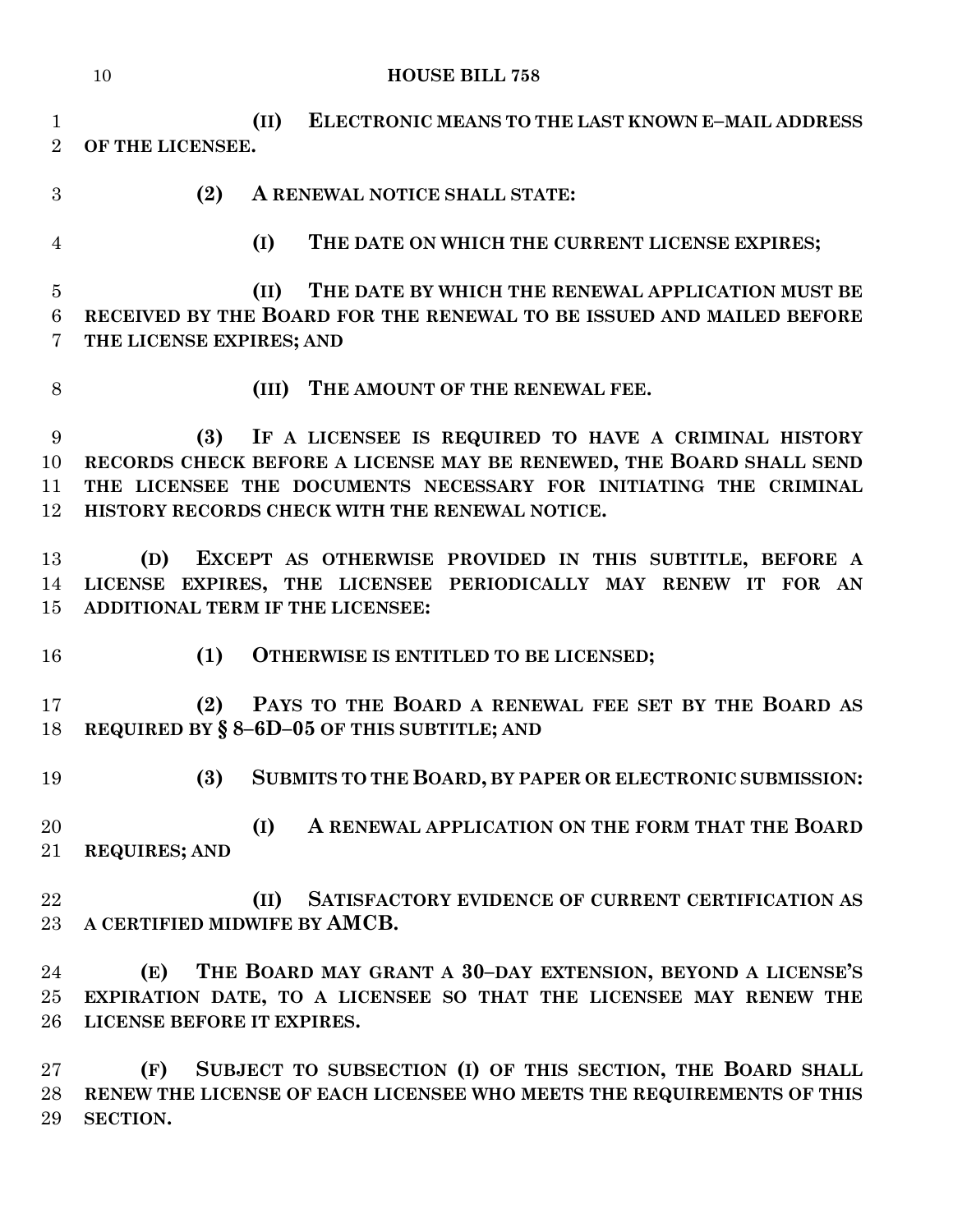**(G) (1) EACH LICENSEE SHALL NOTIFY THE BOARD IN WRITING OF ANY CHANGE IN THE NAME OR ADDRESS OF THE LICENSEE WITHIN 60 DAYS AFTER THE CHANGE OCCURRED.**

 **(2) IF A LICENSEE FAILS TO NOTIFY THE BOARD WITHIN THE TIME REQUIRED UNDER THIS SUBSECTION, SUBJECT TO THE HEARING PROVISIONS OF § 8–317 OF THIS TITLE, THE BOARD MAY IMPOSE AN ADMINISTRATIVE PENALTY OF \$100.**

 **(H) THE BOARD SHALL REINSTATE THE LICENSE OF A LICENSEE WHO HAS FAILED TO RENEW THE LICENSE FOR ANY REASON IF THE LICENSEE MEETS THE RENEWAL REQUIREMENTS OF THIS SECTION.**

 **(I) (1) (I) A CRIMINAL HISTORY RECORDS CHECK IS REQUIRED IN ACCORDANCE WITH § 8–303 OF THIS TITLE ON:**

 **1. SELECTED ANNUAL RENEWAL APPLICANTS AS DETERMINED BY REGULATIONS ADOPTED BY THE BOARD; AND**

 **2. EACH LICENSEE WHO FILES FOR REINSTATEMENT UNDER SUBSECTION (H) OF THIS SECTION AFTER FAILING TO RENEW THE LICENSE FOR A PERIOD OF 1 YEAR OR MORE.**

 **(II) AN ADDITIONAL CRIMINAL HISTORY RECORDS CHECK SHALL BE PERFORMED EVERY 12 YEARS THEREAFTER.**

 **(2) ON RECEIPT OF THE CRIMINAL HISTORY RECORD INFORMATION OF A LICENSEE FORWARDED TO THE BOARD IN ACCORDANCE WITH § 8–303 OF THIS TITLE, IN DETERMINING WHETHER TO INITIATE A DISCIPLINARY ACTION AGAINST A LICENSEE BASED ON THE INFORMATION RECEIVED, THE BOARD SHALL CONSIDER:**

- **(I) THE AGE AT WHICH THE CRIME WAS COMMITTED;**
- **(II) THE CIRCUMSTANCES SURROUNDING THE CRIME;**
- **(III) THE LENGTH OF TIME THAT HAS PASSED SINCE THE CRIME;**
- **(IV) SUBSEQUENT WORK HISTORY;**
- **(V) EMPLOYMENT AND CHARACTER REFERENCES; AND**

 **(VI) OTHER EVIDENCE THAT DEMONSTRATES WHETHER THE LICENSEE POSES A THREAT TO THE PUBLIC HEALTH OR SAFETY.**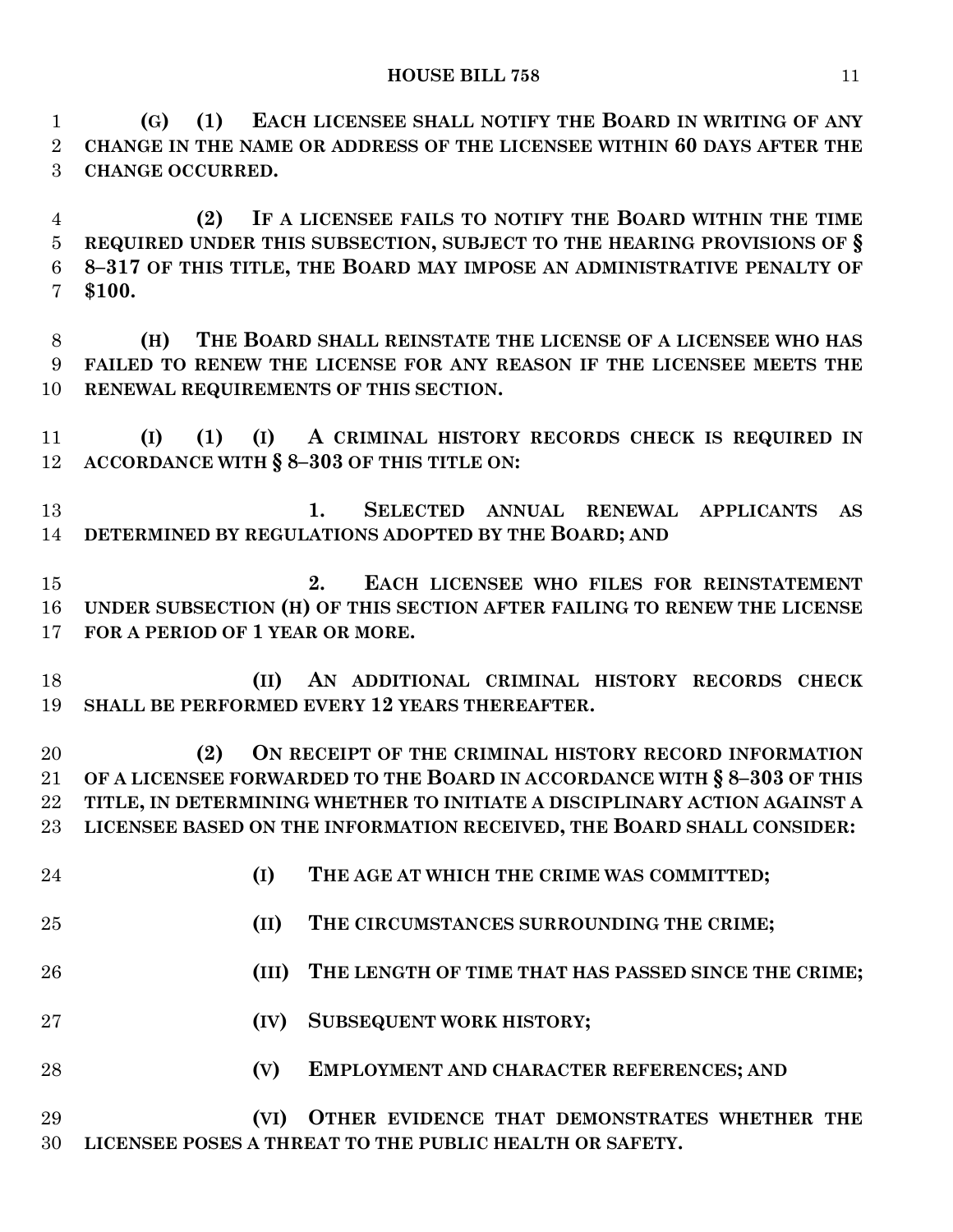**(3) THE BOARD MAY NOT RENEW A LICENSE WITHOUT WRITTEN DOCUMENTATION THAT THE APPLICANT HAS SUBMITTED TO A CRIMINAL HISTORY RECORDS CHECK REQUIRED UNDER § 8–303 OF THIS TITLE.**

**8–6D–09.**

 **(A) UNLESS THE BOARD AGREES TO ACCEPT THE SURRENDER OF A LICENSE, A LICENSED CERTIFIED MIDWIFE MAY NOT SURRENDER THE LICENSE.**

 **(B) THE BOARD MAY REQUIRE TERMS AND CONDITIONS ON AN AGREEMENT WITH THE LICENSED CERTIFIED MIDWIFE TO ACCEPT SURRENDER OF THE LICENSE.**

 **(C) AN AGREEMENT TO ACCEPT THE SURRENDER OF A LICENSE IS A FINAL ORDER OF THE BOARD AND IS A PUBLIC RECORD.**

**8–6D–10.**

 **(A) SUBJECT TO THE HEARING PROVISIONS OF § 8–317 OF THIS TITLE, THE BOARD MAY DENY A LICENSE OR GRANT A LICENSE, INCLUDING A LICENSE SUBJECT TO A REPRIMAND, PROBATION, OR SUSPENSION, TO ANY APPLICANT, REPRIMAND ANY LICENSEE, PLACE ANY LICENSEE ON PROBATION, OR SUSPEND OR REVOKE THE LICENSE OF A LICENSEE IF THE APPLICANT OR LICENSEE:**

 **(1) FRAUDULENTLY OR DECEPTIVELY OBTAINS OR ATTEMPTS TO OBTAIN A LICENSE FOR THE APPLICANT OR FOR ANOTHER;**

**(2) FRAUDULENTLY OR DECEPTIVELY USES A LICENSE;**

 **(3) IS DISCIPLINED BY A LICENSING, MILITARY, OR DISCIPLINARY AUTHORITY IN THIS STATE OR IN ANY OTHER STATE OR COUNTRY OR IS CONVICTED OR DISCIPLINED BY A COURT IN THIS STATE OR IN ANY OTHER STATE OR COUNTRY FOR AN ACT THAT WOULD BE GROUNDS FOR DISCIPLINARY ACTION UNDER THE BOARD'S DISCIPLINARY STATUTES;**

 **(4) IS CONVICTED OF OR PLEADS GUILTY OR NOLO CONTENDERE TO A FELONY OR TO A CRIME INVOLVING MORAL TURPITUDE, WHETHER OR NOT ANY APPEAL OR OTHER PROCEEDING IS PENDING TO HAVE THE CONVICTION OR PLEA SET ASIDE;**

**(5) WILLFULLY AND KNOWINGLY:**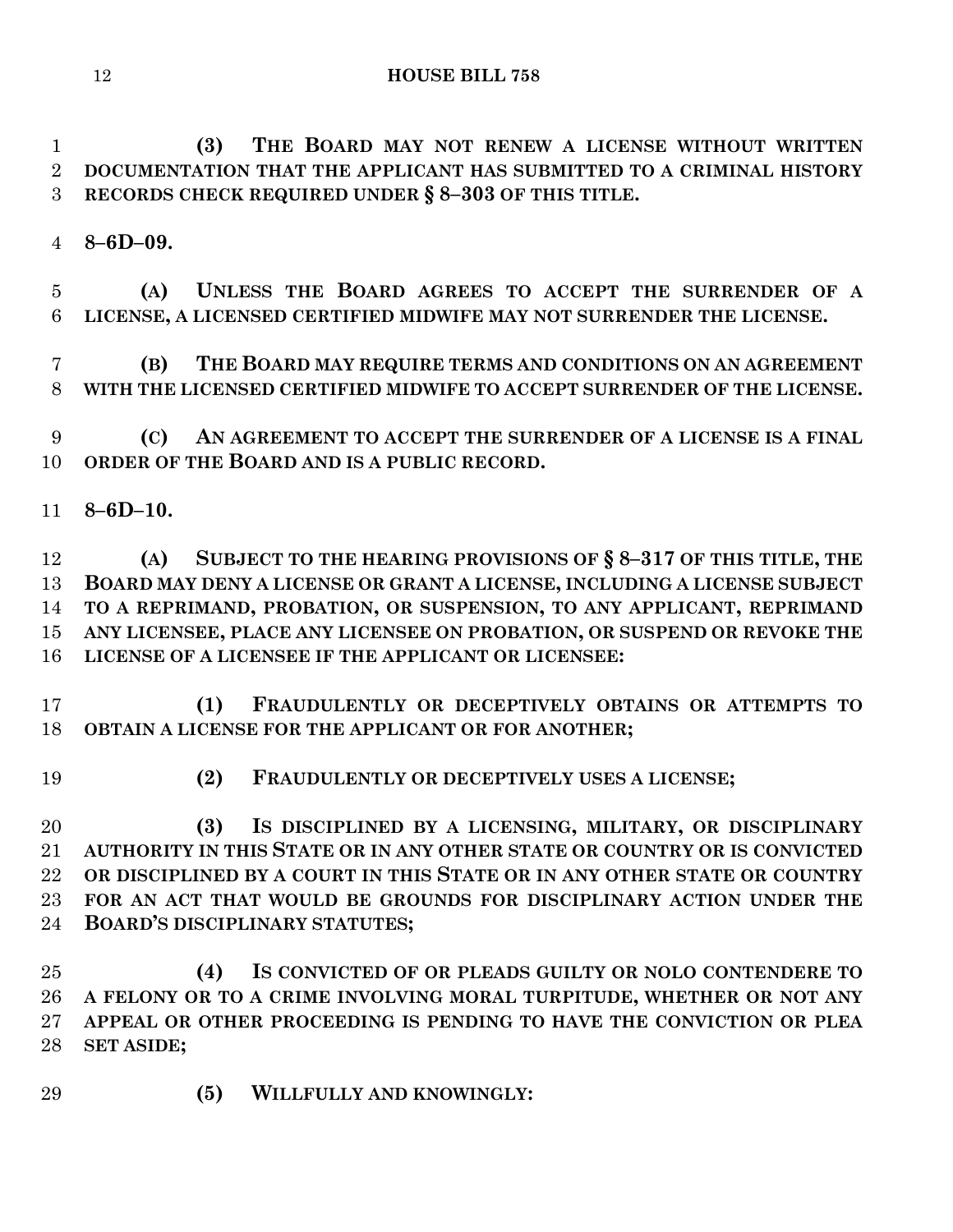**(I) FILES A FALSE REPORT OR RECORD OF AN INDIVIDUAL UNDER THE LICENSEE'S CARE; (II) GIVES ANY FALSE OR MISLEADING INFORMATION ABOUT A MATERIAL MATTER IN AN EMPLOYMENT APPLICATION; (III) FAILS TO FILE OR RECORD ANY HEALTH RECORD THAT IS REQUIRED BY LAW; (IV) OBSTRUCTS THE FILING OR RECORDING OF ANY HEALTH RECORD AS REQUIRED BY LAW; OR (V) INDUCES ANOTHER INDIVIDUAL TO FAIL TO FILE OR RECORD ANY HEALTH RECORD AS REQUIRED BY LAW; (6) KNOWINGLY COMMITS ANY ACT THAT HAS BEEN DETERMINED BY THE BOARD, IN ITS REGULATIONS, TO EXCEED THE SCOPE OF PRACTICE AUTHORIZED TO THE INDIVIDUAL UNDER THIS SUBTITLE; (7) PROVIDES PROFESSIONAL SERVICES WHILE: (I) UNDER THE INFLUENCE OF ALCOHOL; OR (II) USING ANY NARCOTIC OR CONTROLLED DANGEROUS SUBSTANCE, AS DEFINED IN § 5–101 OF THE CRIMINAL LAW ARTICLE, OR OTHER DRUG THAT IS IN EXCESS OF THERAPEUTIC AMOUNTS OR WITHOUT VALID MEDICAL INDICATION; (8) COMMITS AN ACT THAT IS INCONSISTENT WITH GENERALLY ACCEPTED PROFESSIONAL STANDARDS IN THE PRACTICE OF CERTIFIED MIDWIFERY; (9) IS GROSSLY NEGLIGENT IN THE PRACTICE OF CERTIFIED MIDWIFERY; (10) HAS VIOLATED ANY PROVISION OF THIS TITLE; (11) SUBMITS A FALSE STATEMENT TO COLLECT A FEE; (12) IS PHYSICALLY OR MENTALLY INCOMPETENT; (13) KNOWINGLY FAILS TO REPORT SUSPECTED CHILD ABUSE IN VIOLATION OF § 5–704 OF THE FAMILY LAW ARTICLE;**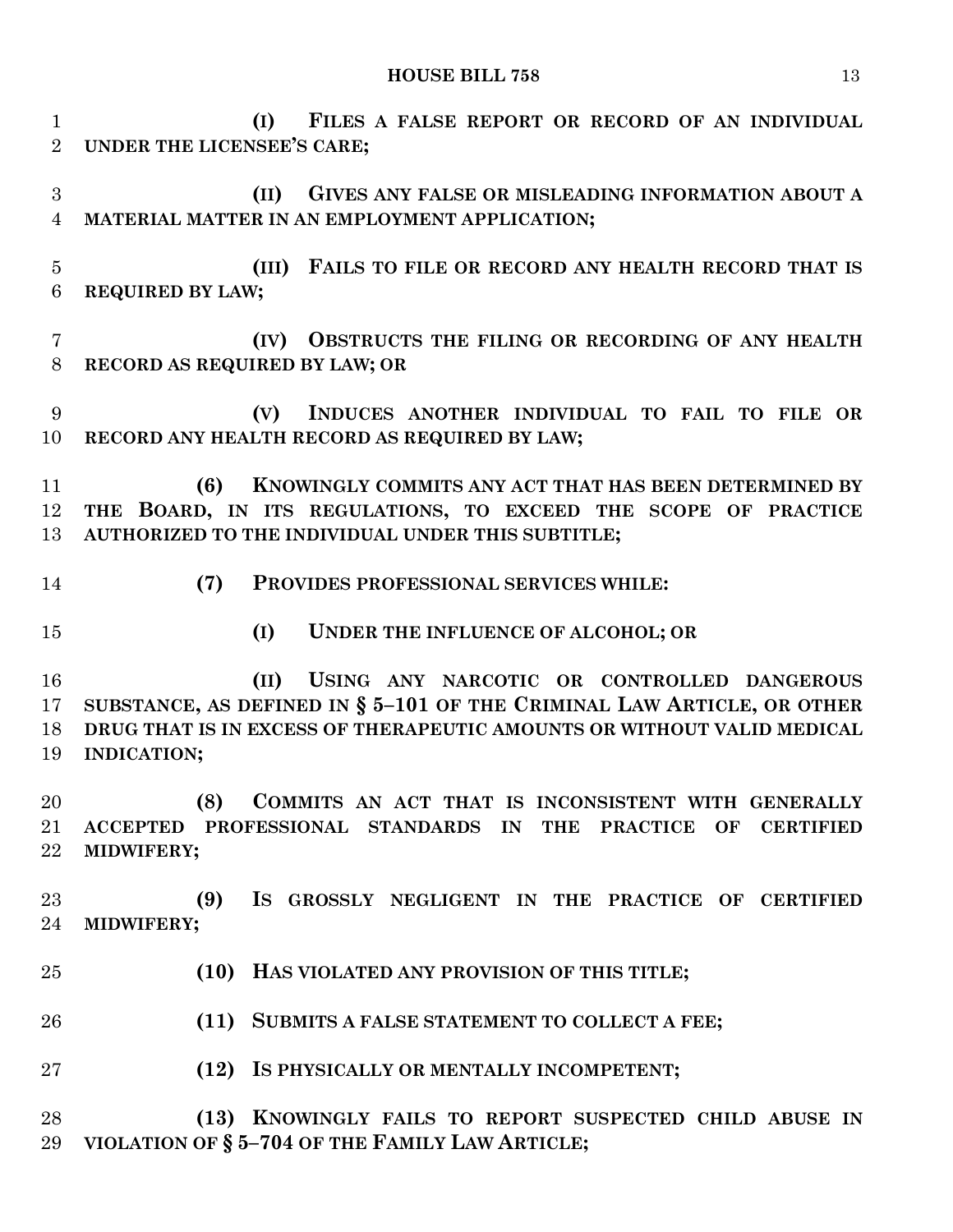**(14) REFUSES, WITHHOLDS FROM, DENIES, OR DISCRIMINATES AGAINST AN INDIVIDUAL WITH REGARD TO THE PROVISION OF PROFESSIONAL SERVICES FOR WHICH THE LICENSEE IS LICENSED AND QUALIFIED TO RENDER BECAUSE THE INDIVIDUAL IS HIV–POSITIVE;**

 **(15) EXCEPT IN AN EMERGENCY LIFE–THREATENING SITUATION WHERE IT IS NOT FEASIBLE OR PRACTICABLE, FAILS TO COMPLY WITH THE CENTERS FOR DISEASE CONTROL AND PREVENTION'S GUIDELINES ON UNIVERSAL PRECAUTIONS;**

**(16) HAS A SUBSTANCE USE DISORDER;**

 **(17) IS ADDICTED TO, OR HABITUALLY ABUSES, ANY NARCOTIC OR CONTROLLED DANGEROUS SUBSTANCE AS DEFINED IN § 5–101 OF THE CRIMINAL LAW ARTICLE;**

 **(18) FAILS TO COOPERATE WITH A LAWFUL INVESTIGATION CONDUCTED BY THE BOARD;**

 **(19) IS EXPELLED FROM THE SAFE PRACTICE PROGRAM ESTABLISHED IN ACCORDANCE WITH § 8–208 OF THIS TITLE FOR FAILURE TO COMPLY WITH THE CONDITIONS OF THE PROGRAM;**

 **(20) ENGAGES IN CONDUCT THAT VIOLATES THE PROFESSIONAL CODE OF ETHICS;**

**(21) IS PROFESSIONALLY INCOMPETENT;**

 **(22) PRACTICES CERTIFIED MIDWIFERY WITHOUT A LICENSE BEFORE OBTAINING OR RENEWING A LICENSE, INCLUDING ANY PERIOD WHEN PRACTICING CERTIFIED MIDWIFERY ON AN EXPIRED LICENSE OR A LAPSED LICENSE;**

 **(23) WHEN HOLDING AN EXPIRED LICENSE OR A LAPSED LICENSE, COMMITS ANY ACT THAT WOULD BE GROUNDS FOR DISCIPLINARY ACTION UNDER THIS SECTION;**

 **(24) PRACTICES CERTIFIED MIDWIFERY ON A NONRENEWED LICENSE FOR A PERIOD OF 16 MONTHS OR LONGER;**

 **(25) VIOLATES REGULATIONS ADOPTED BY THE BOARD OR AN ORDER FROM THE BOARD;**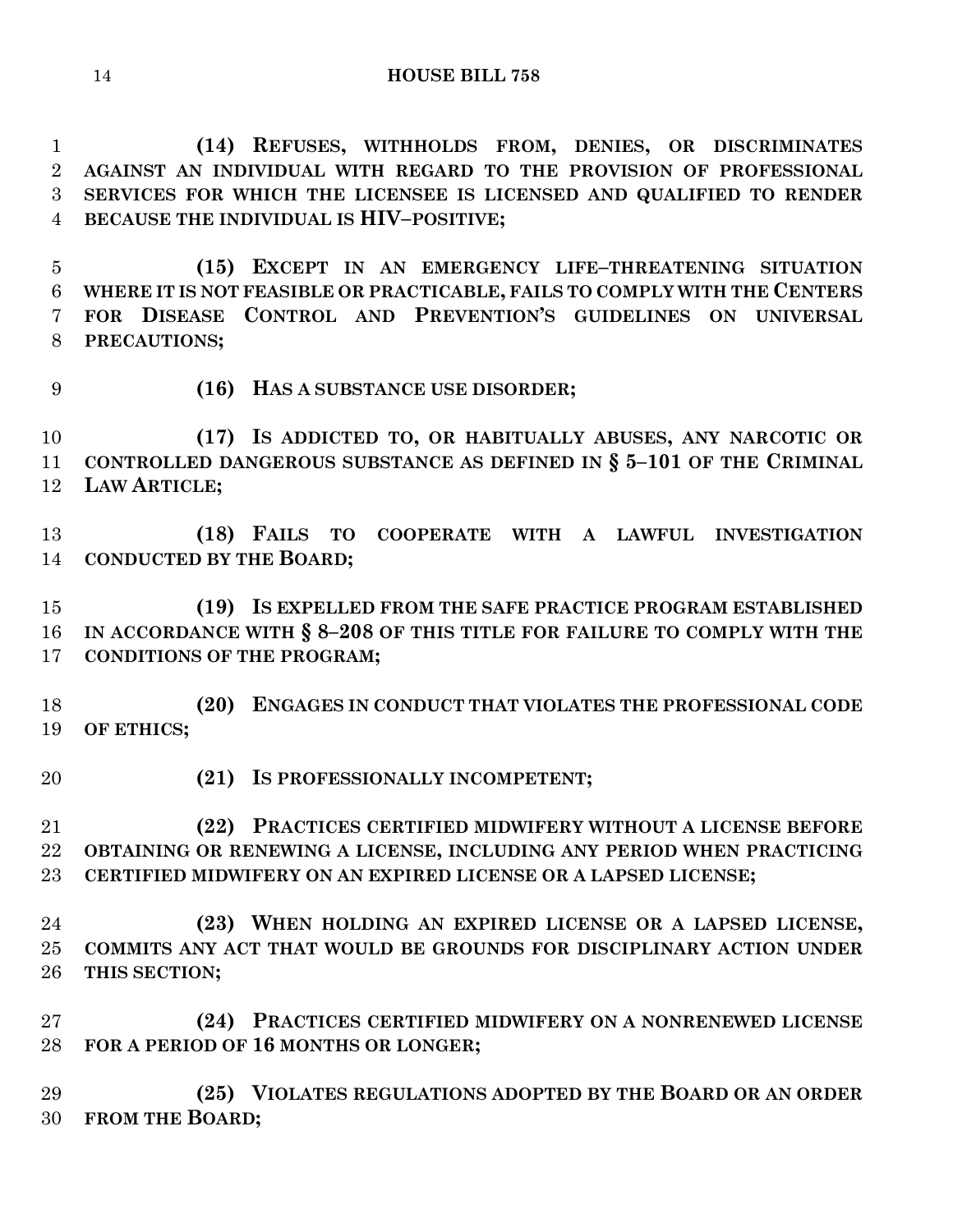**(26) PERFORMS AN ACT THAT IS BEYOND THE LICENSEE'S KNOWLEDGE AND SKILLS;**

 **(27) FAILS TO SUBMIT TO A CRIMINAL HISTORY RECORDS CHECK IN ACCORDANCE WITH § 8–303 OF THIS TITLE;**

 **(28) HAS MISAPPROPRIATED THE PROPERTY OF A PATIENT OR A FACILITY; OR** 

**(29) FAILS TO COMPLY WITH § 1–223 OF THIS ARTICLE.**

 **(B) IF, AFTER A HEARING UNDER § 8–317 OF THIS TITLE, THE BOARD FINDS THAT THERE ARE GROUNDS UNDER SUBSECTION (A) OF THIS SECTION TO SUSPEND OR REVOKE A LICENSE TO PRACTICE CERTIFIED MIDWIFERY, TO REPRIMAND A LICENSEE, OR TO PLACE A LICENSEE ON PROBATION, THE BOARD MAY IMPOSE A PENALTY NOT EXCEEDING \$5,000 INSTEAD OF OR IN ADDITION TO SUSPENDING OR REVOKING THE LICENSE, REPRIMANDING THE LICENSEE, OR PLACING THE LICENSEE ON PROBATION.**

 **(C) IN ADDITION TO ANY SANCTION AUTHORIZED UNDER THIS SECTION, THE BOARD MAY REQUIRE A LICENSEE TO COMPLY WITH SPECIFIED TERMS AND CONDITIONS DETERMINED BY THE BOARD.**

**8–6D–11.**

 **(A) UNLESS AUTHORIZED TO PRACTICE CERTIFIED MIDWIFERY UNDER THIS SUBTITLE, AN INDIVIDUAL MAY NOT REPRESENT TO THE PUBLIC BY TITLE, DESCRIPTION OF SERVICE, METHOD, PROCEDURE, OR OTHERWISE, THAT THE INDIVIDUAL IS AUTHORIZED TO PRACTICE CERTIFIED MIDWIFERY IN THE STATE.**

 **(B) A LICENSEE MAY NOT ADVERTISE IN A MANNER THAT IS UNREASONABLE, MISLEADING, OR FRAUDULENT.**

 **(C) UNLESS AUTHORIZED TO PRACTICE CERTIFIED MIDWIFERY UNDER THIS SUBTITLE, AN INDIVIDUAL MAY NOT USE THE ABBREVIATION "CM" OR USE THE DESIGNATION "CERTIFIED MIDWIFE" WITH THE INTENT TO REPRESENT THAT THE INDIVIDUAL PRACTICES CERTIFIED MIDWIFERY IN THE STATE.**

 **(D) UNLESS AN INDIVIDUAL IS AUTHORIZED TO PRACTICE CERTIFIED MIDWIFERY UNDER THIS SUBTITLE OR IS A LICENSED NURSE CERTIFIED AS A NURSE–MIDWIFE OR AS A DIRECT–ENTRY MIDWIFE UNDER THIS TITLE, AN INDIVIDUAL MAY NOT USE THE DESIGNATION "MIDWIFE".**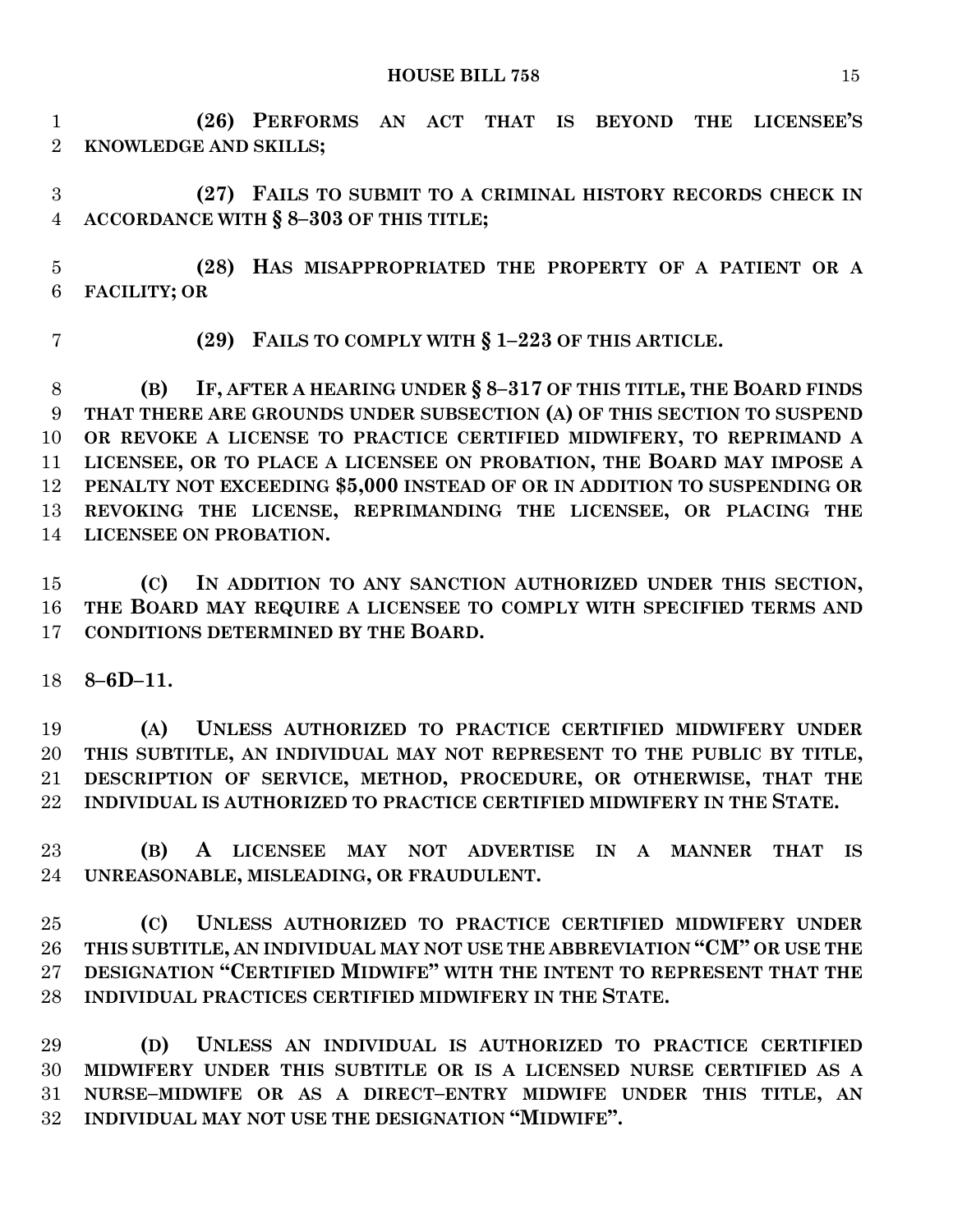**8–6D–12.**

 **(A) EXCEPT AS PROVIDED IN SUBSECTION (B) OF THIS SECTION, THE FOLLOWING APPLIES:**

 **(1) IF A LICENSED CERTIFIED MIDWIFE KNOWS OF AN ACTION OR CONDITION THAT MIGHT BE GROUNDS FOR ACTION UNDER § 8–316, § 8–6A–10, OR § 8–6C–20 OF THIS TITLE OR § 8–6D–10 OF THIS SUBTITLE, THE LICENSED CERTIFIED MIDWIFE SHALL REPORT THE ACTION OR CONDITION TO THE BOARD; AND** 

 **(2) AN INDIVIDUAL SHALL HAVE THE IMMUNITY FROM LIABILITY DESCRIBED UNDER § 5–709 OF THE COURTS ARTICLE FOR MAKING A REPORT REQUIRED UNDER ITEM (1) OF THIS SUBSECTION.**

 **(B) IF A LICENSED CERTIFIED MIDWIFE HAS REASON TO KNOW THAT A LICENSEE OR CERTIFICATE HOLDER HAS COMMITTED AN ACTION OR HAS A CONDITION THAT MIGHT BE GROUNDS FOR REPRIMAND OR PROBATION OF THE LICENSEE OR CERTIFICATE HOLDER OR SUSPENSION OR REVOCATION OF THE**  15 LICENSE OR CERTIFICATE UNDER § 8-316, § 8-6A-10, OR § 8-6C-20 OF THIS TITLE **OR § 8–6D–10 OF THIS SUBTITLE BECAUSE THE LICENSEE OR CERTIFICATE HOLDER HAS A SUBSTANCE USE DISORDER, THE LICENSED CERTIFIED MIDWIFE IS NOT REQUIRED TO REPORT THE LICENSEE OR CERTIFICATE HOLDER TO THE BOARD IF:**

 **(1) THE LICENSED CERTIFIED MIDWIFE KNOWS THAT THE LICENSEE OR CERTIFICATE HOLDER IS IN AN ALCOHOL OR DRUG TREATMENT PROGRAM THAT IS ACCREDITED BY THE JOINT COMMISSION, IS CERTIFIED BY THE DEPARTMENT, OR IS UNDER THE CARE OF A HEALTH CARE PRACTITIONER WHO IS COMPETENT AND CAPABLE OF DEALING WITH SUBSTANCE USE DISORDER;**

 **(2) THE LICENSED CERTIFIED MIDWIFE IS ABLE TO VERIFY THAT THE LICENSEE OR CERTIFICATE HOLDER REMAINS IN THE TREATMENT PROGRAM UNTIL DISCHARGE; AND** 

 **(3) THE ACTION OR CONDITION OF THE LICENSEE OR CERTIFICATE HOLDER HAS NOT CAUSED INJURY TO ANY INDIVIDUAL WHILE THE LICENSEE OR CERTIFICATE HOLDER IS PRACTICING.**

 **(C) AN INDIVIDUAL IS NOT REQUIRED UNDER THIS SECTION TO MAKE ANY REPORT THAT WOULD BE IN VIOLATION OF ANY FEDERAL OR STATE LAW, RULE, OR REGULATION CONCERNING THE CONFIDENTIALITY OF PATIENT SUBSTANCE USE DISORDER RECORDS.**

**8–6D–13.**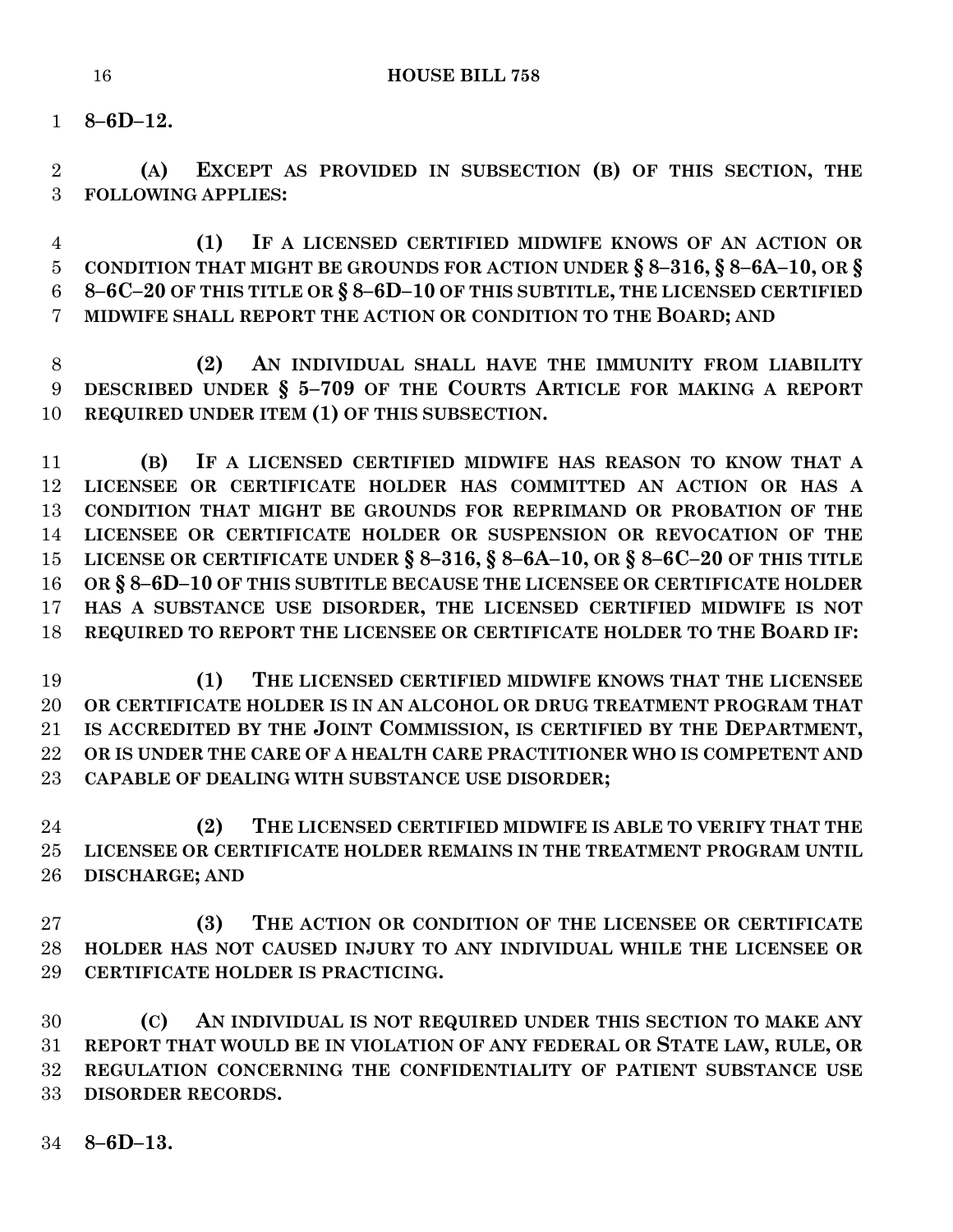**(A) EXCEPT AS PROVIDED IN THIS SECTION FOR AN ACTION UNDER § 8–6D–10 OF THIS SUBTITLE, ANY PERSON AGGRIEVED BY A FINAL DECISION OF THE BOARD IN A CONTESTED CASE, AS DEFINED IN THE ADMINISTRATIVE PROCEDURE ACT, MAY PETITION FOR JUDICIAL REVIEW AS ALLOWED BY THE ADMINISTRATIVE PROCEDURE ACT.**

 **(B) ANY PERSON AGGRIEVED BY A FINAL DECISION OF THE BOARD UNDER § 8–6D–10 OF THIS SUBTITLE MAY NOT APPEAL TO THE SECRETARY BUT MAY TAKE A DIRECT JUDICIAL APPEAL AS PROVIDED IN THE ADMINISTRATIVE PROCEDURE ACT.**

 **(C) A BOARD DECISION MAY NOT BE STAYED WHILE JUDICIAL REVIEW IS PENDING.**

**8–6D–14.**

# **THIS SUBTITLE MAY BE CITED AS THE MARYLAND LICENSURE OF CERTIFIED MIDWIVES ACT.**

8–701.

 **[**(e–1)**] (F)** Except as otherwise provided in this title, an individual may not practice, attempt to practice, or offer to practice as a licensed direct–entry midwife unless licensed by the Board to practice as a licensed direct–entry midwife.

## **(G) EXCEPT AS OTHERWISE PROVIDED IN THIS TITLE, AN INDIVIDUAL MAY NOT PRACTICE, ATTEMPT TO PRACTICE, OR OFFER TO PRACTICE AS A LICENSED CERTIFIED MIDWIFE UNLESS LICENSED BY THE BOARD TO PRACTICE AS A LICENSED CERTIFIED MIDWIFE.**

 **[**(f)**] (H)** An individual may not require a licensee to perform an act that is beyond the licensee's knowledge and skills.

 **[**(g)**] (I)** An individual may not direct a licensee to delegate a nursing task to a nurse when the individual reasonably believes:

- (1) The nurse lacks the knowledge and skills to perform the nursing task; or
- (2) The patient's condition does not allow delegation of the nursing task.
- 8–708.